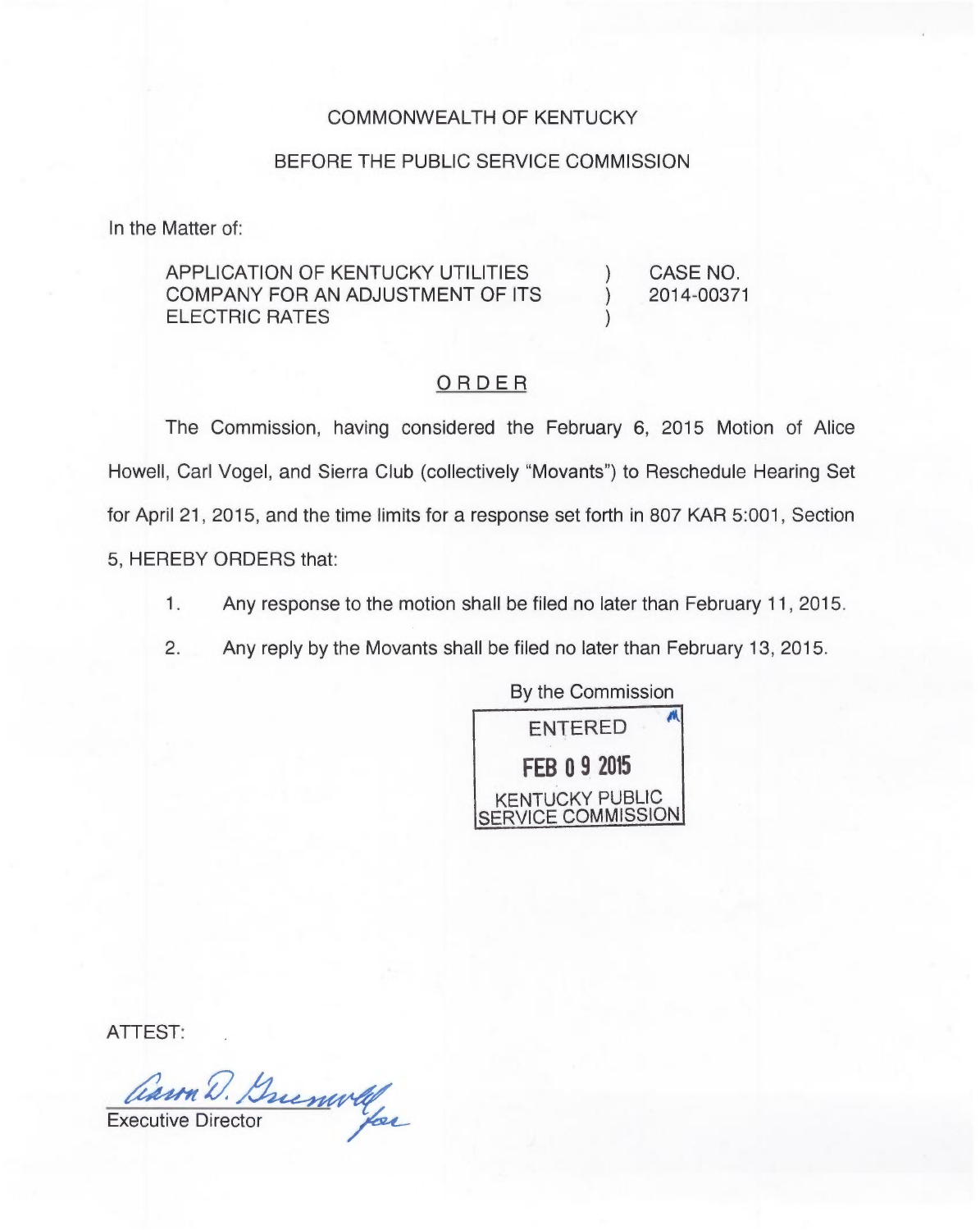\*Honorable David J. Barberie Managing Attorney Lexington-Fayette Urban County Government Department Of Law 200 East Main Street Lexington, KENTUCKY 40507

\*Honorable David F Boehm Attorney at Law Boehm, Kurtz & Lowry 36 East Seventh Street Suite 1510 Cincinnati, OHIO 45202

\*Andrea C Brown Lexington-Fayette Urban County Government Department Of Law 200 East Main Street Lexington, KENTUCKY 40507

\*David Brown Stites & Harbison, PLLC 1800 Providian Center 400 West Market Street Louisville, KENTUCKY 40202

\*Joe F Childers Joe F. Childers & Associates 300 Lexington Building 201 West Short Street Lexington, KENTUCKY 40507

\*Jody Kyler Cohn Boehm, Kurtz & Lowry 36 East Seventh Street Suite 1510 Cincinnati, OHIO 45202

\*Robert Conroy LG&E and KU Energy LLC 220 West Main Street Louisville, KENTUCKY 40202

\*Larry Cook Assistant Attorney General Office of the Attorney General Utility & Rate 1024 Capital Center Drive Suite 200 Frankfort, KENTUCKY 40601-8204

\*Honorable W. Duncan Crosby III Attorney at Law Stoll Keenon Ogden, PLLC 2000 PNC Plaza 500 W Jefferson Street Louisville, KENTUCKY 40202-2828

\*Gregory T Dutton Assistant Attorney General Office of the Attorney General Utility & Rate 1024 Capital Center Drive Suite 200 Frankfort, KENTUCKY 40601-8204

\*Gardner F Gillespie Sheppard Mullin Richter & Hampton LLP 1300 I Street NW 11th Floor East Washington, DISTRICT OF COLUMBIA 20005

\*Angela M Goad Assistant Attorney General Office of the Attorney General Utility & Rate 1024 Capital Center Drive Suite 200 Frankfort, KENTUCKY 40601-8204

\*Janet M Graham Commissioner of Law Lexington-Fayette Urban County Government Department Of Law 200 East Main Street Lexington, KENTUCKY 40507

\*C Harris Spilman Thomas & Battle, PLLC 1100 Brent Creek Blvd., Suite 101 Mechanicsburg, PENNSYLVANIA 17050

\*Honorable Lindsey W Ingram, III Attorney at Law STOLL KEENON OGDEN PLLC 300 West Vine Street Suite 2100 Lexington, KENTUCKY 40507-1801

\*Stefanie J Kingsley Assistant Attorney General Office of the Attorney General Utility & Rate 1024 Capital Center Drive Suite 200 Frankfort, KENTUCKY 40601-8204

\*Honorable Michael L Kurtz Attorney at Law Boehm, Kurtz & Lowry 36 East Seventh Street Suite 1510 Cincinnati, OHIO 45202

\*Amanda M Lanham Sheppard Mullin Richter & Hampton LLP 1300 I Street NW 11th Floor East Washington, DISTRICT OF COLUMBIA 20005

\*Rick E Lovekamp Manager - Regulatory Affairs LG&E and KU Energy LLC 220 West Main Street Louisville, KENTUCKY 40202

\*Honorable Matthew R Malone Attorney at Law Hurt, Crosbie & May PLLC The Equus Building 127 West Main Street Lexington, KENTUCKY 40507

\*Don C A Parker Spilman Thomas & Battle, PLLC 1100 Brent Creek Blvd., Suite 101 Mechanicsburg, PENNSYLVANIA 17050